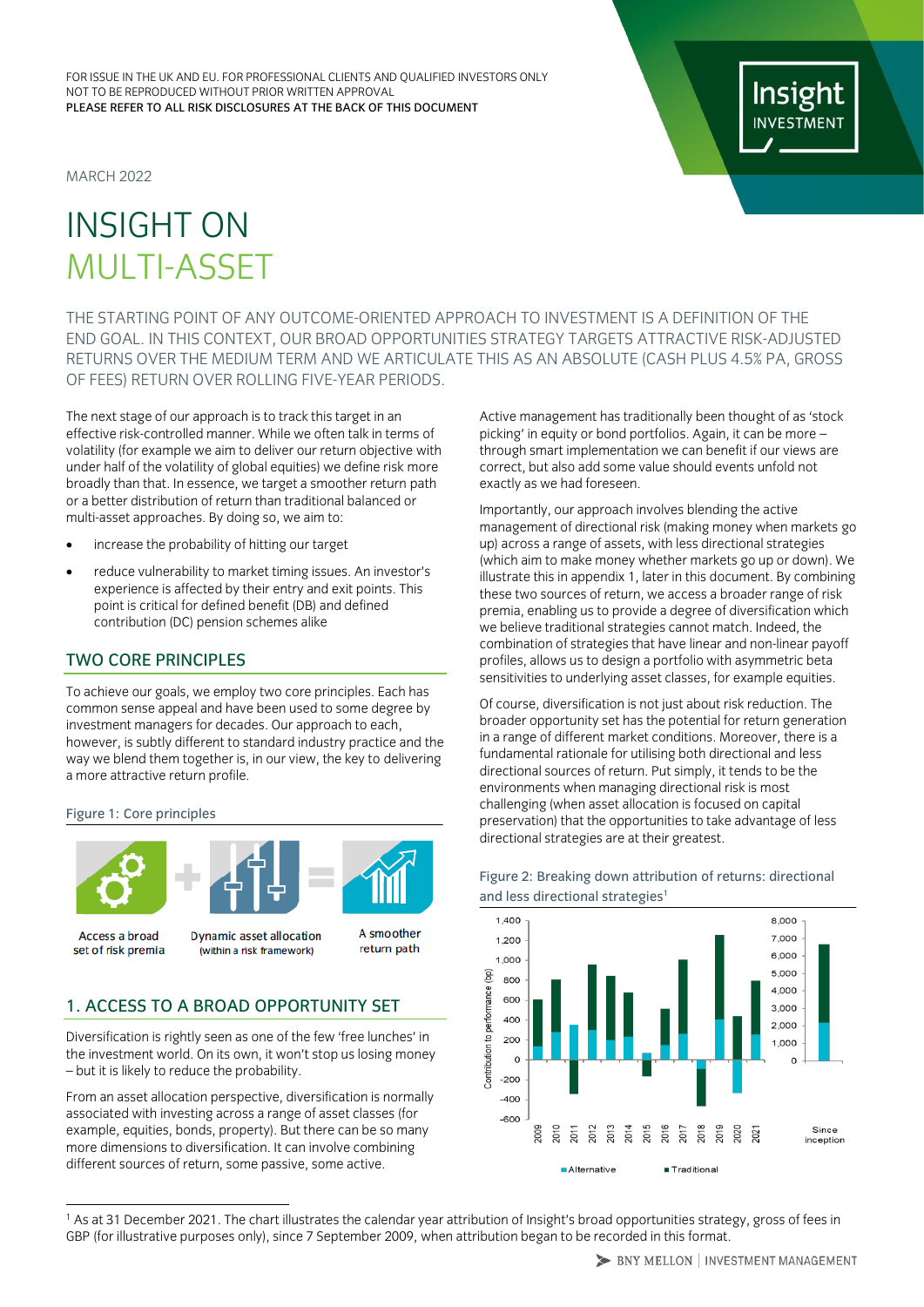# 2. DYNAMICALLY MANAGED ASSET ALLOCATION

Conventional approaches to asset allocation rely on a long run assessment of return expectations, risk, and cross asset relationships to drive a strategic asset allocation (SAA).

Some movement around this benchmark is commonplace. However, this is limited, in part because the underlying assumption of the approach is that over time, the SAA will meet the investor's requirements.

We have philosophical issues with the conventional method (in reality we cannot forecast any of the inputs with the degree of accuracy required by an SAA approach) but the practical implication of following one is large swings in performance and a high degree of uncertainty as to the return experience at any point in time.

We advocate a more dynamic and flexible approach that places more emphasis on active asset allocation. Adopting such an approach requires two things:

First, utilising a sound knowledge of the factors driving asset class performance. Understanding the environments which are conducive for positive asset class performance (or those associated with poor or negative asset class performance) is in our view a more achievable objective than forecasting the inputs with the degree of accuracy required by a SAA approach.

Second, a strategy that does not have benchmark weightings needs an alternative approach to determining asset class weightings. Our bias towards asset classes is driven by a fundamental understanding of how they are influenced by macroeconomic factors, valuations and proprietary indicators of market positioning to form a view on their likely performance. But how much exposure we can afford to have is in part guided by risk considerations. This is where dynamic asset allocation and downside risk management dovetail together.

#### Figure 3: Dynamic asset allocation example: equity weight during global financial crisis<sup>2</sup>



## MULTI-DIMENSIONAL RISK FRAMEWORK

We bring these principles together within a multidimensional risk management framework, recognising that within a multi-asset context risk control can take a number of forms. First the overall portfolio needs to be diversified – not only in terms of investment holdings, but also in terms of contribution to risk.

Second, different types of investment require subtly different risk management techniques. The most volatile things within a portfolio tend to dominate its risk return characteristics.

For directional assets like equity – which offers the prospect of attractive returns but where, on occasion, large negative drawdowns occur – we employ a dynamic risk management (DRM) strategy specifically designed to control drawdown. This provides a guide of how much exposure we can afford to run which we cross-check against our fundamental views.

This, in our view, represents a more effective form of downside risk management than traditional approaches which tend to rely on hedging strategies or some form of 'put' protection. These traditional approaches can protect portfolio downside but tend to be expensive (i.e. they act as a drag on returns) and we illustrate this point below.





For less directional investments, alternative approaches to risk management are more appropriate – where for example the expected distribution of return is less susceptible to large drawdowns or when a strategy involves non-linear pay-off profiles.

The same principles apply (conviction of view and tolerance for loss) but their application is different.

<sup>&</sup>lt;sup>2</sup> Source: Insight and Bloomberg. The chart illustrates the dynamic nature of our approach to asset allocation by plotting the Insight broad opportunities strategy's equity weighting, focusing on a specific period of time.

<sup>3</sup> Source: Insight. As at 31 December 2021. Global equities represented by MSCI World Index, in gross, local currency terms. Chart explanation: the chart illustrates the distribution of returns achieved by our dynamic risk management process applied to global equities compared to simple put-protection strategy. On the bottom axis we show 12-month rolling returns, while on the vertical axis we show the percentage of time those returns were observed from the inception of the Insight broad opportunities strategy (31 December 2004) to 31 December 2021. For illustrative purposes only.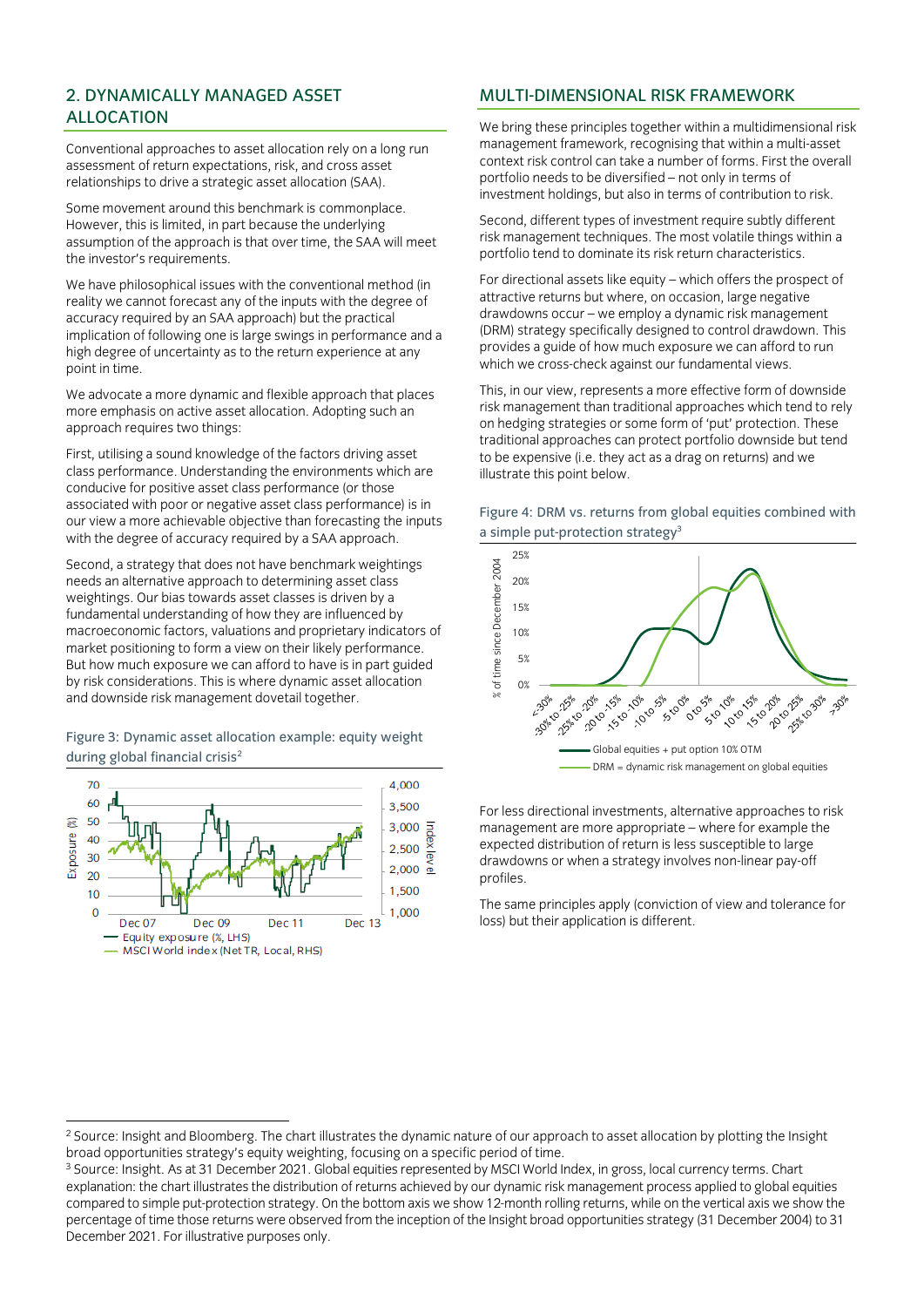# ESG IS AT THE HEART OF OUR PROCESS

In line with Insight's corporate beliefs, the Multi-Asset Strategy Group believes that strong governance practices and the management of environmental and social risks are important drivers of investment value over the short and long term.

Responsible investment is integrated across all asset classes within our investment process in a way that is attuned to the investment approach and how the underlying exposures are implemented. We summarise below how the team embeds each of the UN PRI principles into alignment with its process:

#### Figure 5: Aligning our investment process with UN PRI principles



# PUTTING PRINCIPLES INTO PRACTICE

The principles outlined above are key to our aim of delivering a smoother investment journey and providing a better distribution of returns. Each component is well grounded in investment theory, but money management also requires common sense. For example, it is intuitively appealing from an investment perspective to use the broadest opportunity-set to enable return generation in a range of different market conditions.

The process behind making asset allocation decisions is often seen as complex but the idea is simple. In actively managing directional risk we aim to access risk premia when valuations are attractive and the conditions for the release of value are evident. When the opposite conditions exist, our fundamental approach should guide us away from such investments. However, should our judgement be wrong, our approach to downside risk management is our safety net.

Choosing the most efficient access vehicles is also important so as not to waste money (performance) on management fees. We use passive exposures where outperformance opportunities are small relative to market volatility and where liquidity and low trading costs are of high importance.

Active management is attractive where 'bottom-up' opportunities are higher relative to market volatility giving scope for stock picking to show through or where company specific issues need addressing – for example managing default risk in high yield.

At Insight, risk management is not an afterthought. Rather it is a central part of portfolio construction. The result is a strategy well equipped to meet its return objective but with a strong element of downside risk management which at times can be the key to ensuring a smoother return path or a better distribution of return.





The principles we employ may not be revolutionary, but we hope this note has provided some light on the evolutionary steps we have taken to maximise their effectiveness in achieving our goals.

<sup>4</sup> The strategy described in this note began as a segregated mandate in December 2004. Data as at 31 December 2021, gross of fees. The long-term track record of the Insight broad opportunities strategy has a base currency of USD. This performance record has been adjusted by interest rate differentials to derive a GBP proxy. No currency adjustments have been made to the underlying investments. Cash is 3-month GBP LIBID to 1 October 2021 and SONIA (90 day compounded) thereafter.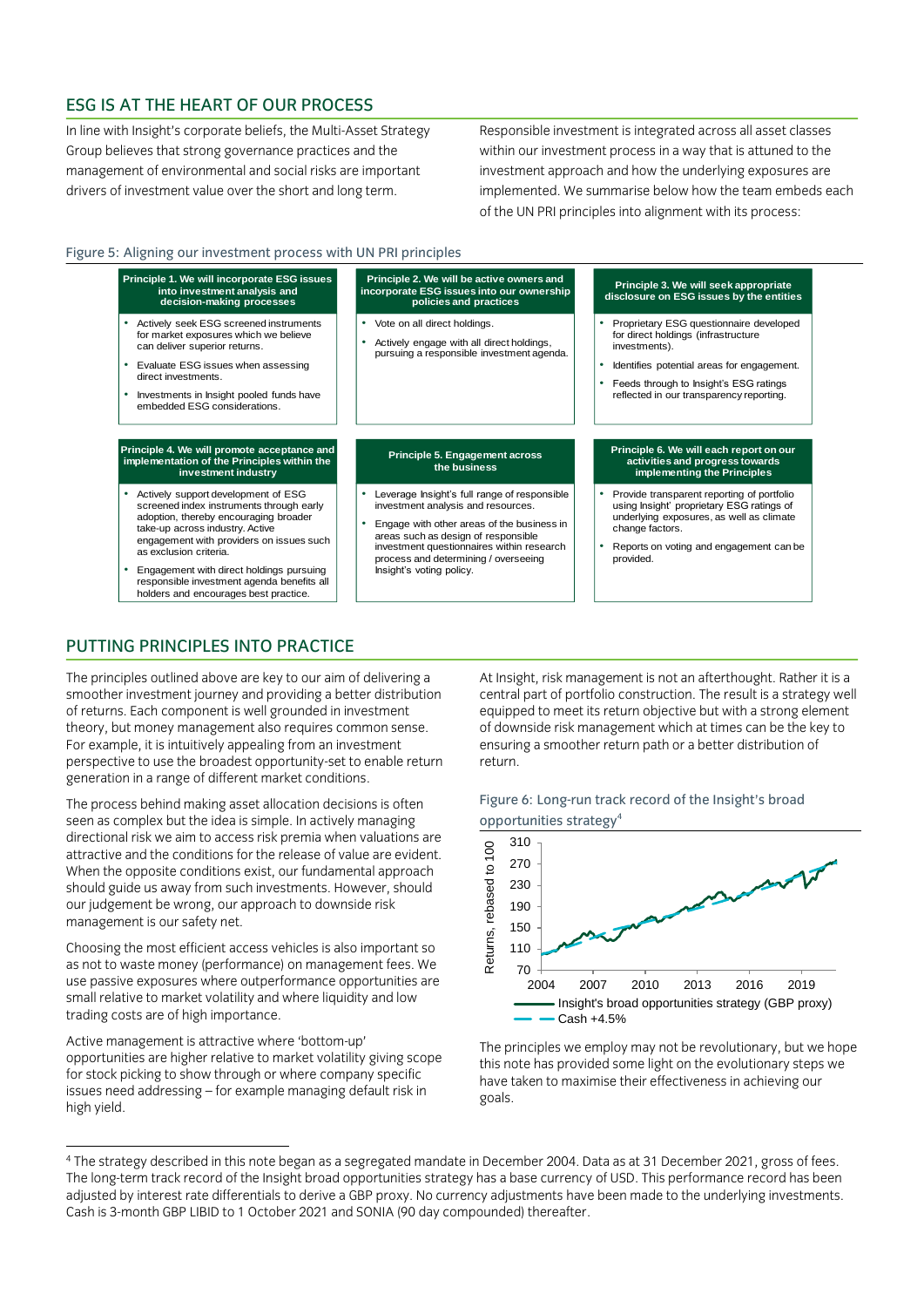From inception (31 December 2004) to 31 December 2021, Insight's broad opportunities strategy has achieved a 5.7% annualised return (gross of fees), compared with an annualised return of 1.6% from cash<sup>5</sup>. The strategy has recorded 6.1% annualised volatility, compared with 13.9% annualised volatility from global equities (MSCI World).

In Figure 7, we show the annualised returns, as well as the largest drawdowns, experienced by investors in the strategy and other investments over the same time period

#### Figure 7: Drawdown risk/return comparison<sup>6</sup>



## THE INVESTMENT TEAM

Insight's broad opportunities strategy is managed by a team of 11 dedicated investment professionals. They sit within Insight's investment division which comprises over 200 front-line investment professionals. The team is able to harness investment ideas from all the specialist investment units within the firm ensuring that the strategy benefits from a rich source of investment ideas. The team is specialised in asset allocation, macroeconomic analysis and portfolio construction and has developed a clear and transparent investment process that allows ideas to be channelled into a robust portfolio specifically designed to meet its objectives.

## APPENDIX 1

Figure 8: Insight's approach to diversified growth - thinking beyond traditional bounds<sup>7</sup>



<sup>5</sup> Cash is 3-month GBP LIBID to 1 October 2021 and SONIA (90 day compounded) thereafter.

<sup>6</sup> Chart explanation: the chart shows the performance of our strategy (GBP proxy) from inception as at 31 December 2004 to 31 December 2021, gross of fees. On the vertical axis we show return and on the horizontal axis we show a measure of drawdown risk. Drawdown is calculated as the largest peak-to trough change in the period, based on monthly data. For comparative purposes our strategy is compared to three alternative approaches: 1. Global equities (MSCI World TR Index, net, hedged into GBP). 2. A static asset allocation (60% global equities – MSCI World TR Index, net, hedged into GBP; 40% global bonds – JP Morgan GBI Index hedged into GBP). In other words, a traditional "balanced portfolio". 3. A leading global hedge fund index (HFRX Global Hedge Fund (GBP) Index). <sup>7</sup> For illustrative purposes only.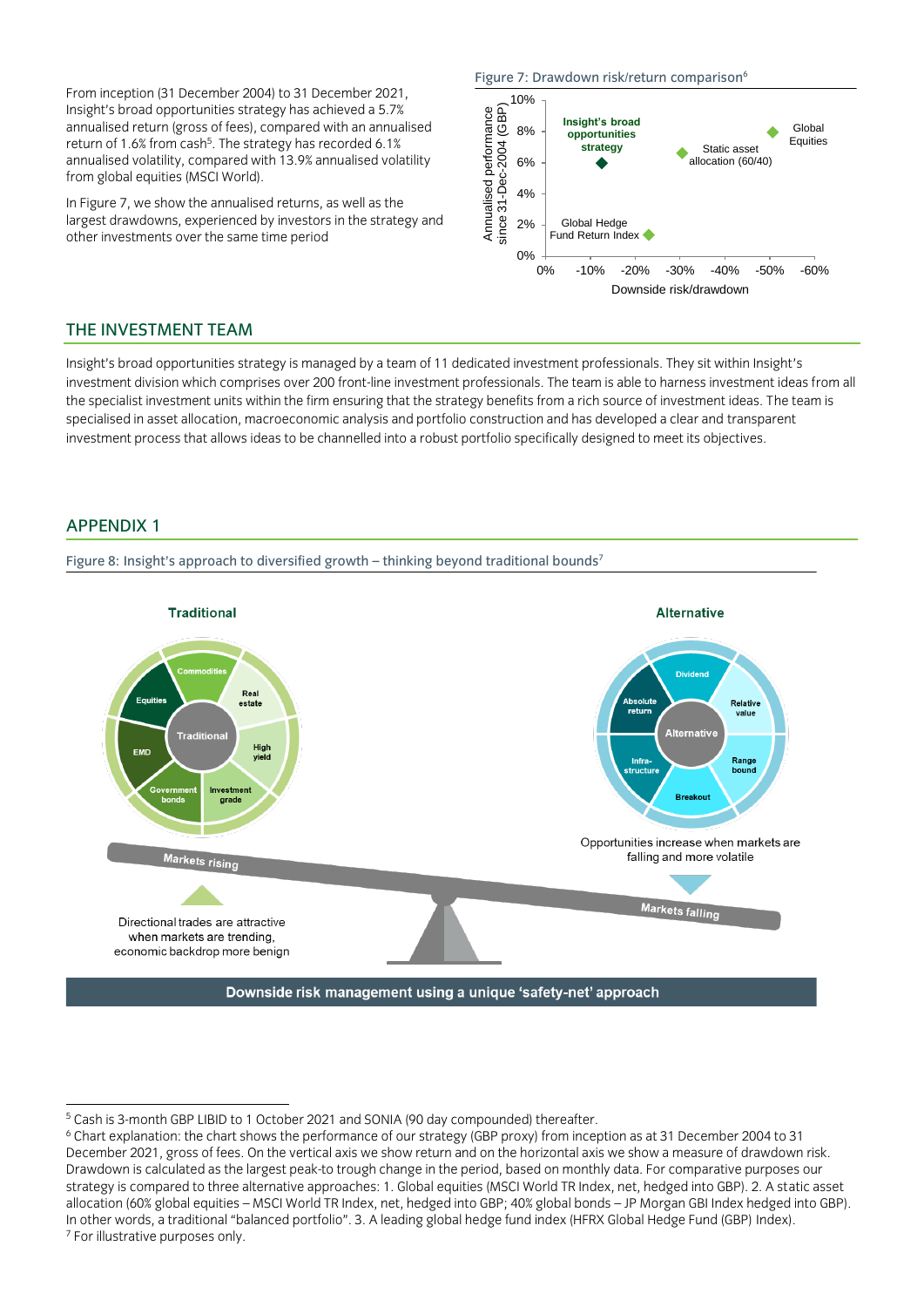## IMPORTANT INFORMATION

#### TEN-YEAR PERFORMANCE RECORD TO 31 DECEMBER 2022

|                                      | Calendar year returns |      |       |         |       |      |         |      |      |      |
|--------------------------------------|-----------------------|------|-------|---------|-------|------|---------|------|------|------|
|                                      | 2021                  | 2020 | 2019  | 2018    | 2017  | 2016 | 2015    | 2014 | 2013 | 2012 |
| Insight Broad Opportunities Strategy | 7.8%                  | .0%  | 13.2% | $-5.0%$ | 10.3% | 5.3% | $-1.3%$ | 5.2% | 7.7% | 9.1% |
| <b>Benchmark</b>                     | 0.0%                  | 0.2% | 0.7%  | 0.6%    | 0.2%  | 0.4% | 0.4%    | 0.4% | 0.4% | 0.7% |

|                                      | 12-month rolling returns |                  |               |                  |                  |                  |                  |                  |                  |                  |
|--------------------------------------|--------------------------|------------------|---------------|------------------|------------------|------------------|------------------|------------------|------------------|------------------|
|                                      | 2020-<br>2021            | $2019 -$<br>2020 | 2018-<br>2019 | $2017 -$<br>2018 | $2016 -$<br>2017 | $2015 -$<br>2016 | $2014 -$<br>2015 | $2013 -$<br>2014 | $2012 -$<br>2013 | $2011 -$<br>2012 |
| Insight Broad Opportunities Strategy | 7.8%                     | .0%              | 13.2%         | $-5.0%$          | 10.3%            | 5.3%             | $-1.3%$          | 5.2%             | 7.7%             | 9.1%             |
| <b>Benchmark</b>                     | 0.0%                     | 0.2%             | 0.7%          | 0.6%             | 0.2%             | 0.4%             | 0.4%             | 0.4%             | 0.4%             | 0.7%             |

Data sourced from Lipper as at 31 December 2022. Returns are in GBP, gross of annual management charge and net of irrecoverable withholding tax and are not grossed up for charges applied to underlying unitised holdings. Fund inception date: 30 September 2009. The benchmark of the fund changed to reference SONIA from 1 October 2021. Benchmark performance shown is 3-month GBP LIBID to 1 October 2021 and SONIA (90 day compounded) thereafter.

#### RISK DISCLOSURES

#### Past performance is not indicative of future results. Investment in any strategy involves a risk of loss which may partly be due to exchange rate fluctuations.

The performance results shown, whether net or gross of investment management fees, reflect the reinvestment of dividends and/or income and other earnings. Any gross of fees performance does not include fees, taxes and charges and these can have a material detrimental effect on the performance of an investment. Taxes and certain charges, such as currency conversion charges may depend on the individual situation of each investor and are subject to change in future.

Any target performance aims are not a guarantee, may not be achieved and a capital loss may occur. The scenarios presented are an estimate of future performance based on evidence from the past on how the value of this investment varies over time, and/or prevailing market conditions and are not an exact indicator. They are speculative in nature and are only an estimate. What you will get will vary depending on how the market performs and how long you keep the investment/product. Strategies which have a higher performance aim generally take more risk to achieve this and so have a greater potential for the returns to be significantly different than expected.

#### ASSOCIATED INVESTMENT RISKS

#### Multi-asset

- Derivatives may be used to generate returns as well as to reduce costs and/or the overall risk of the portfolio. Using derivatives can involve a higher level of risk. A small movement in the price of an underlying investment may result in a disproportionately large movement in the price of the derivative investment.
- Investments in bonds are affected by interest rates and inflation trends which may affect the value of the portfolio.
- The investment manager may invest in instruments which can be difficult to sell when markets are stressed.
- Property assets are inherently less liquid and more difficult to sell than other assets. The valuation of physical property is a matter of the valuer's judgement rather than fact.
- While efforts will be made to eliminate potential inequalities between shareholders in a pooled fund through the performance fee calculation methodology, there may be occasions where a shareholder may pay a performance fee for which they have not received a commensurate benefit.

#### ESG

- Investment type: The application and overall influence of ESG approaches may differ, potentially materially, across asset classes, geographies, sectors, specific investments or portfolios due to the nature of the specific securities and instruments available, the wide range of ESG factors which may be applied and ESG industry practices applicable in a particular investable universe.
- Integration: The integration of ESG factors refers to the inclusion of ESG risk factors alongside financial risk factors in investment analysis and research to judge the fair value of a particular investment and may also include the monitoring and reporting of such risks within a portfolio. Integrating ESG factors in this way will not typically restrict the potential investable universe, but rather aims to ensure that relevant and material ESG risks are taken into account by analysts and/or portfolio managers in their decision-making, alongside other relevant and material financial risks.
- Ratings: The use and influence of our ESG ratings in specific investment strategies will vary, potentially significantly, depending on a number of factors including the nature of the asset class and the structure of the investment mandate involved. For an investment portfolio with a financial objective, and without specific ESG or sustainability objectives, a high or low ESG rating may not automatically lead to a buy or sell decision: the rating will be one factor among others that may help a portfolio manager in evaluating potential investments consistently.